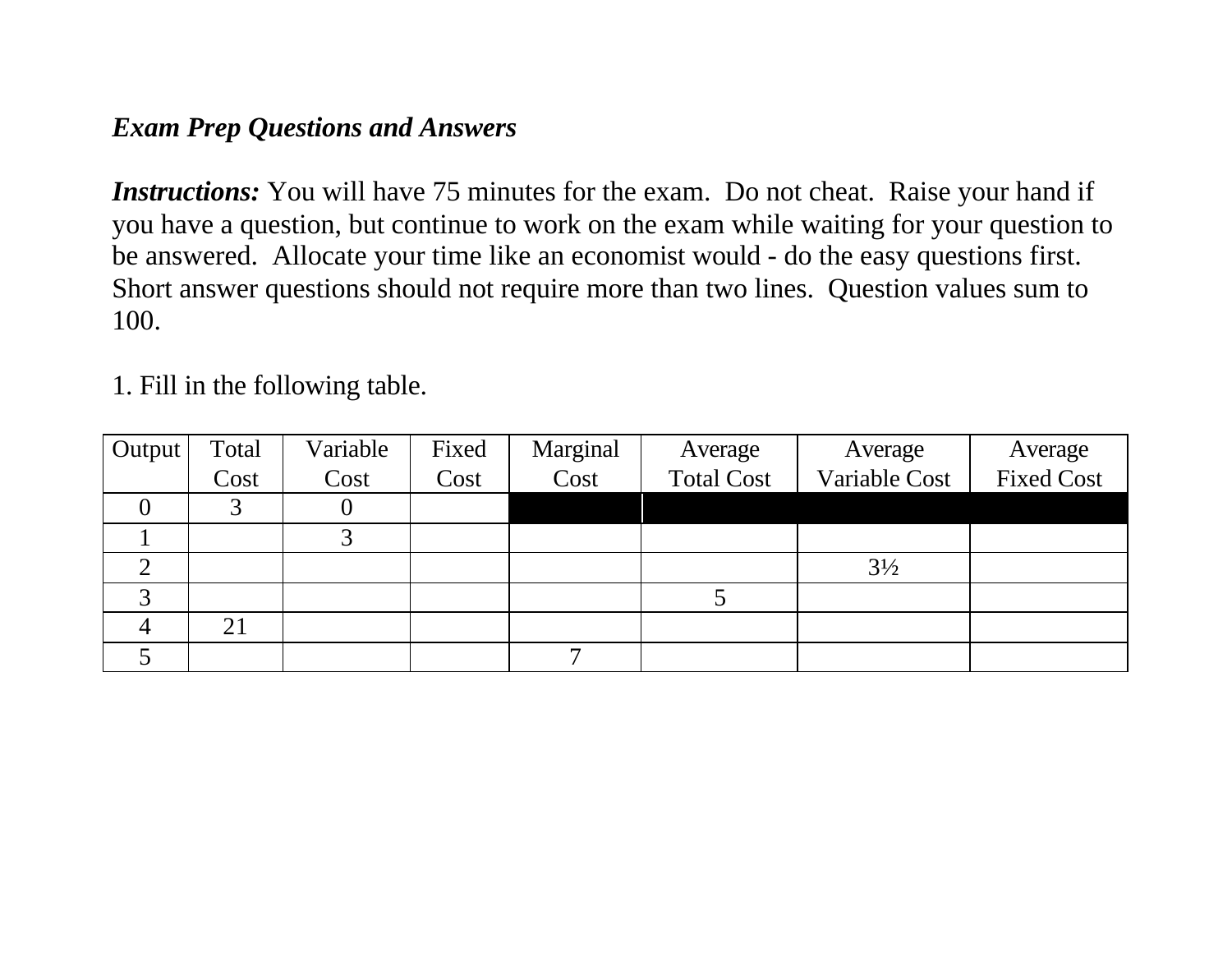## Answer:

| Output | Total | Variable | Fixed | Marginal | Average           | Average        | Average           |
|--------|-------|----------|-------|----------|-------------------|----------------|-------------------|
|        | Cost  | Cost     | Cost  | Cost     | <b>Total Cost</b> | Variable Cost  | <b>Fixed Cost</b> |
|        |       |          |       |          |                   |                |                   |
|        |       |          |       |          |                   |                |                   |
|        | 10    |          |       |          |                   | $3\frac{1}{2}$ |                   |
|        | 15    |          |       |          |                   |                |                   |
|        | 21    | 18       |       |          | 5.25              | $4\frac{1}{2}$ |                   |
|        | 28    | 25       |       |          |                   |                |                   |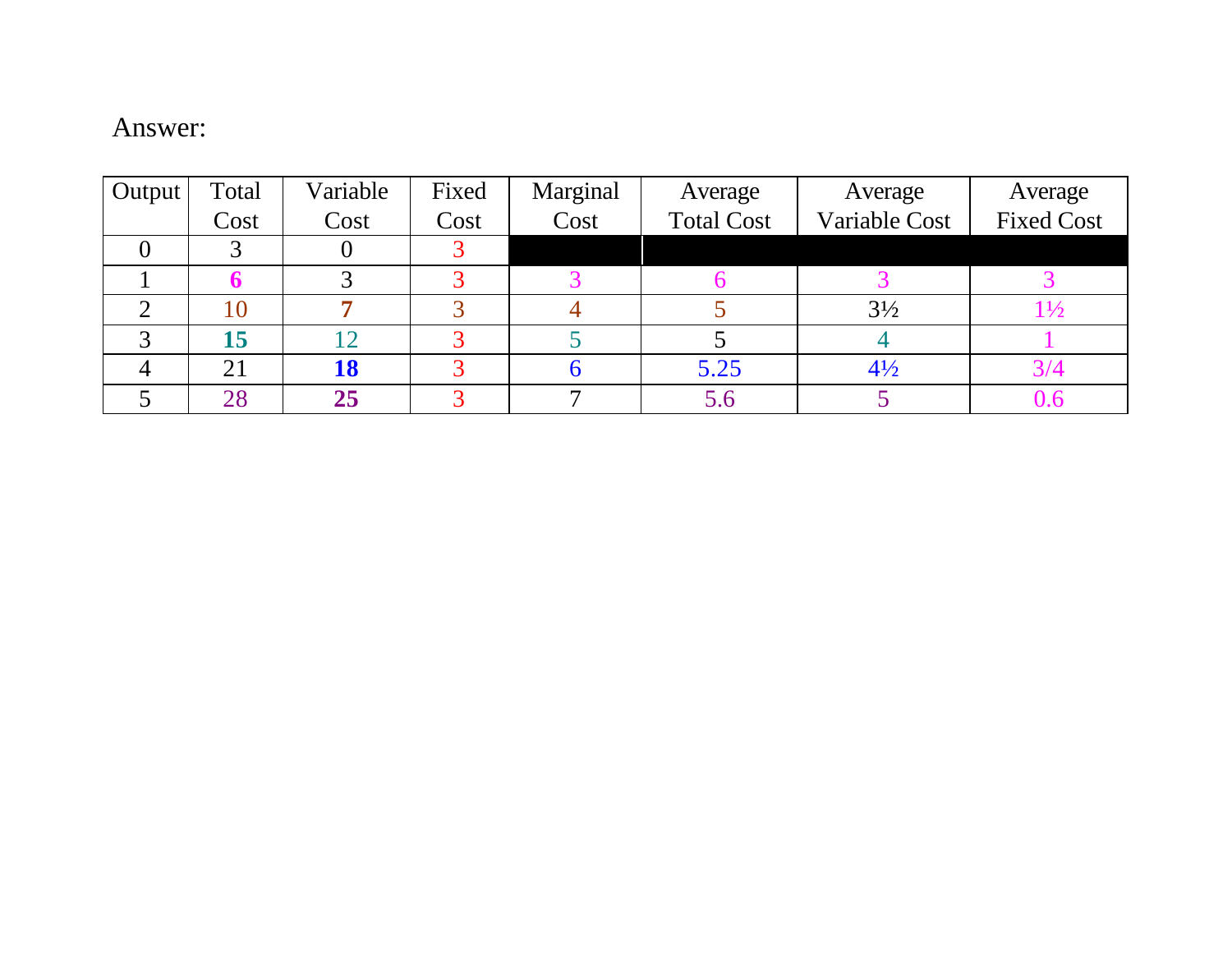2. The internet is clogged. Because of the high level of downloads, users may wait five or ten minutes to download from a site. There is an external effect of anyone's use - it slows the system down for all. Using a diagram or two, illustrate the private and social cost of internet use, and the benefits. Identify the unregulated equilibrium and the deadweight loss associated with this outcome. Identify the social optimum quantity, and the level of taxation necessary to achieve this optimum.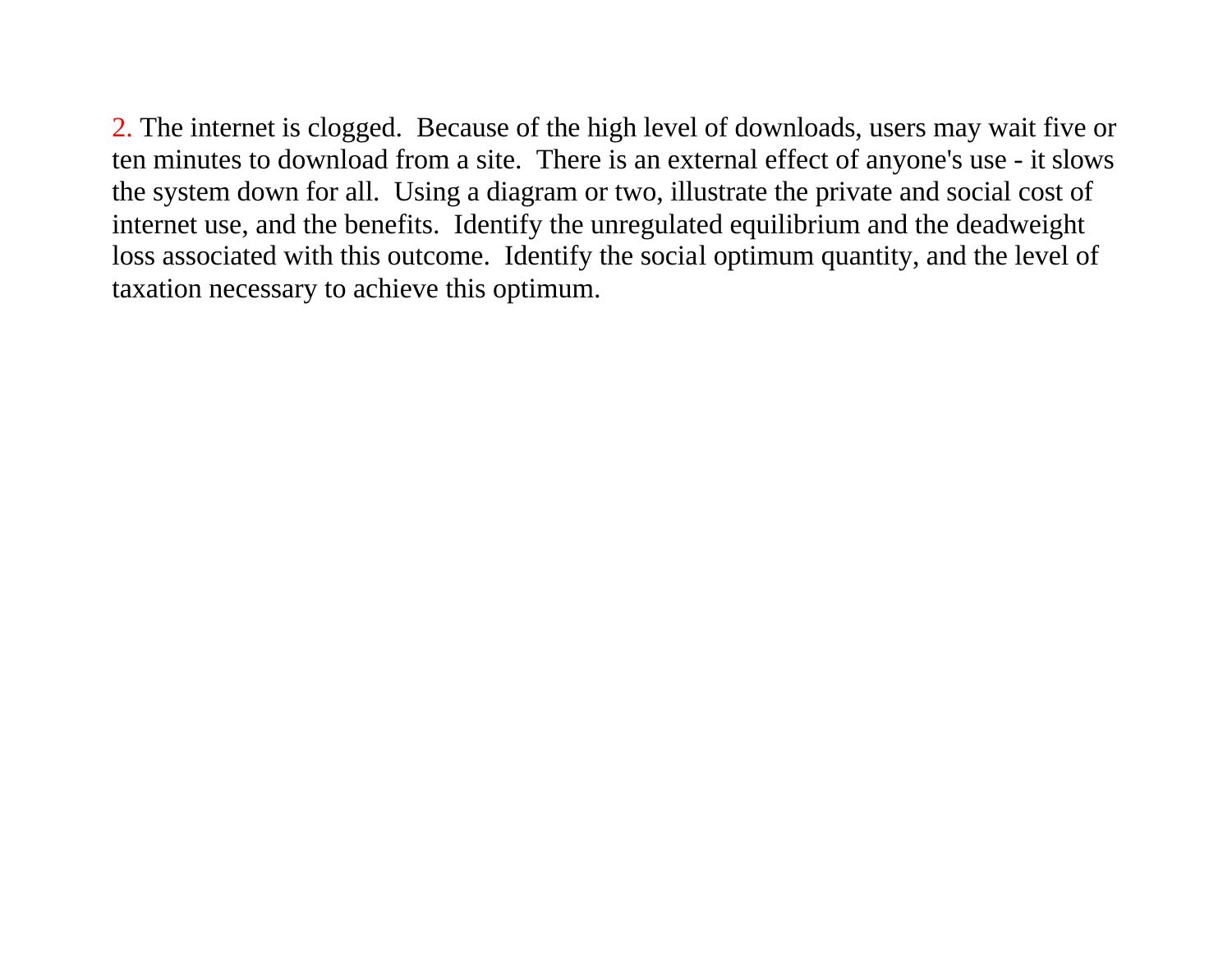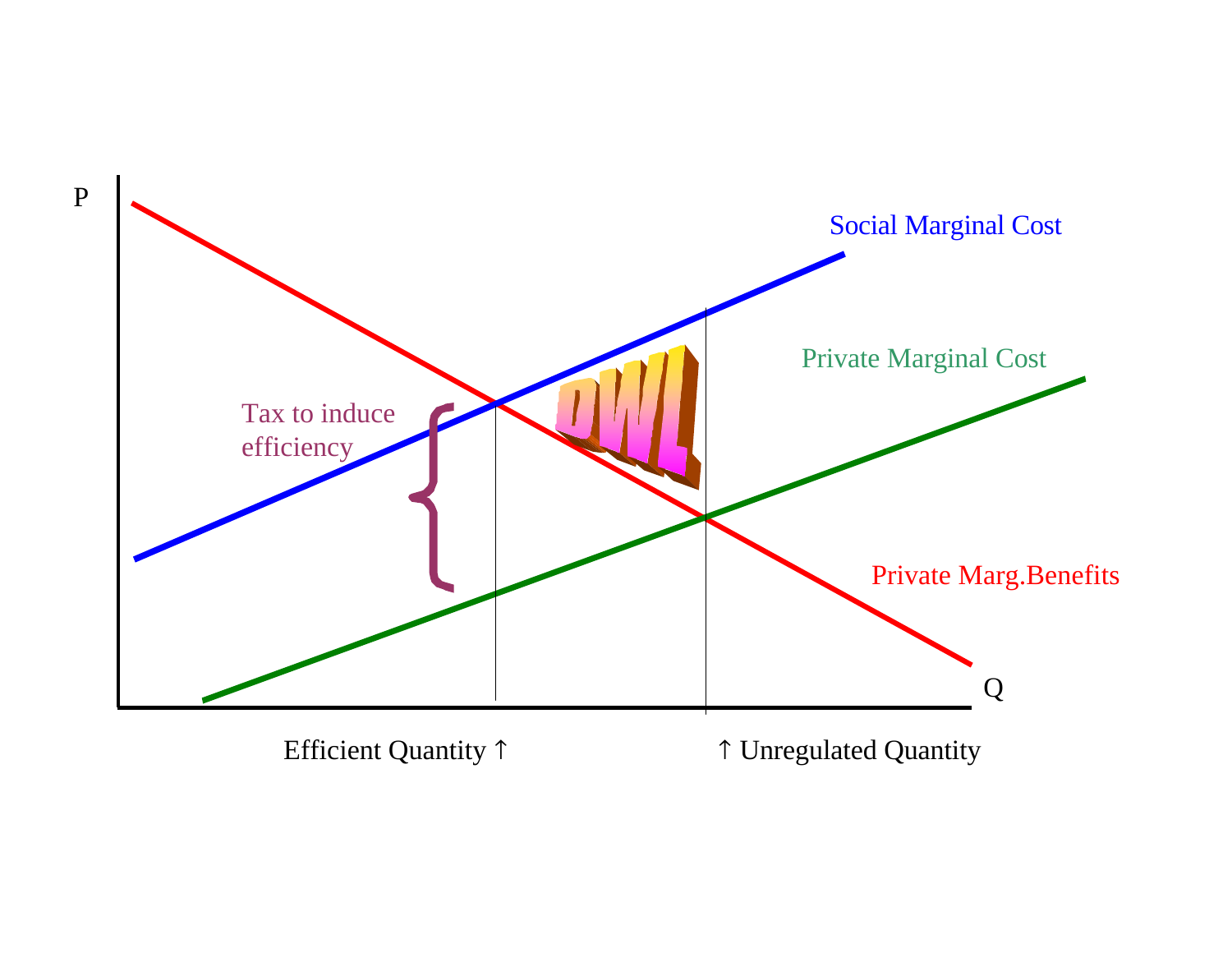3. (10 points) California sells the right to pollute some effluents. Consider the right to release  $SO_2$  into the atmosphere. Suppose the quantity of  $SO_2$  has been fixed at a level below equilibrium that would prevail without regulation, *but above the socially optimal quantity*. Using a diagram, illustrate the dead weight loss, and identify the price of a permit to produce one unit. Without using a diagram, identify the advantages of creating a market for pollution permits, rather than having a government agency choose who gets to pollute?

A market for pollution permits insures that the permits are used for the highest value activity rather than wasted in a low value activity. The market can also raise revenue. Diagram below.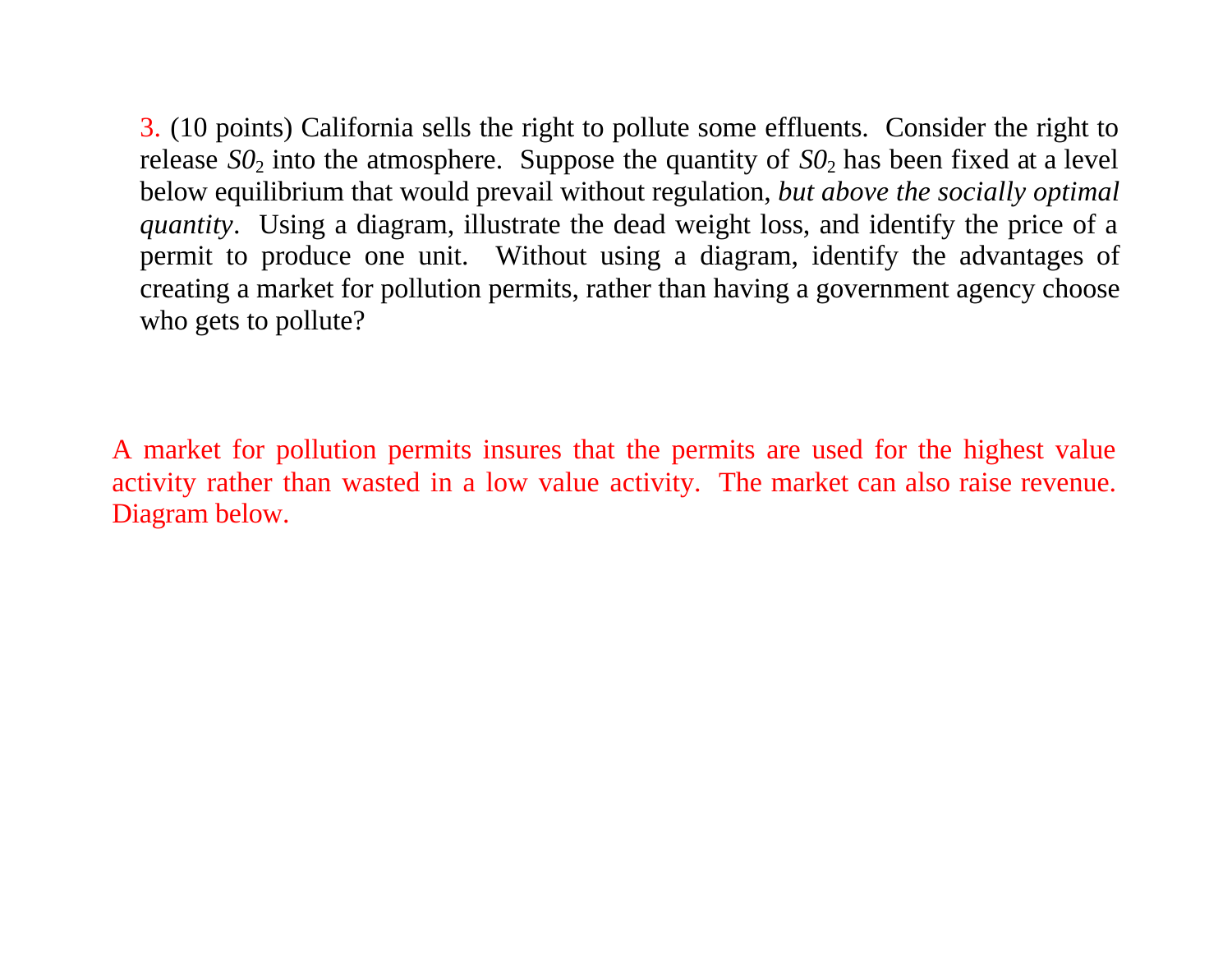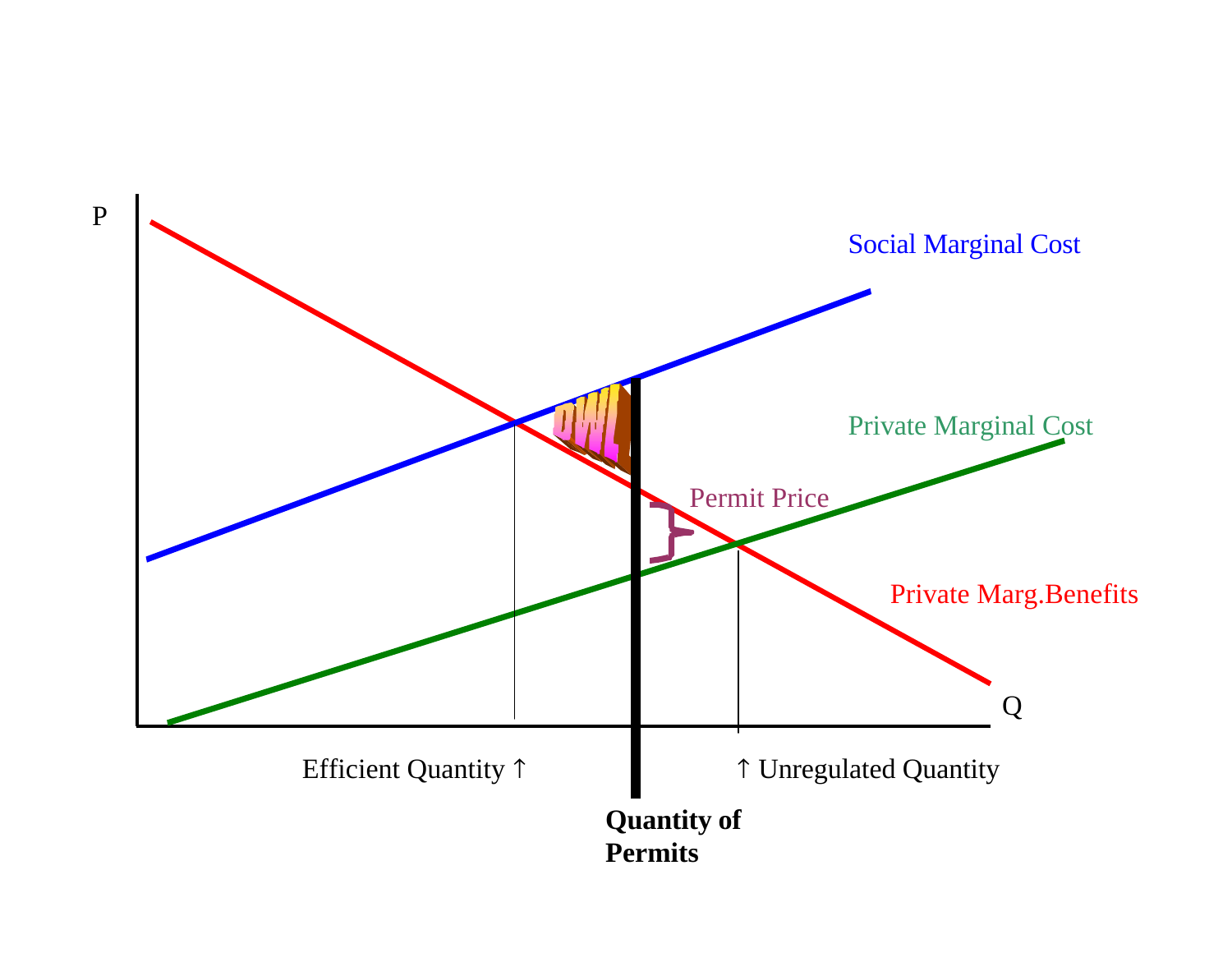4. Most people consider it a good thing to have educated neighbors. Illustrate the deadweight loss associated with unregulated education, and suggest two means of improving economic performance.

Either a minimum quantity or a subsidy can be used to improve economic performance.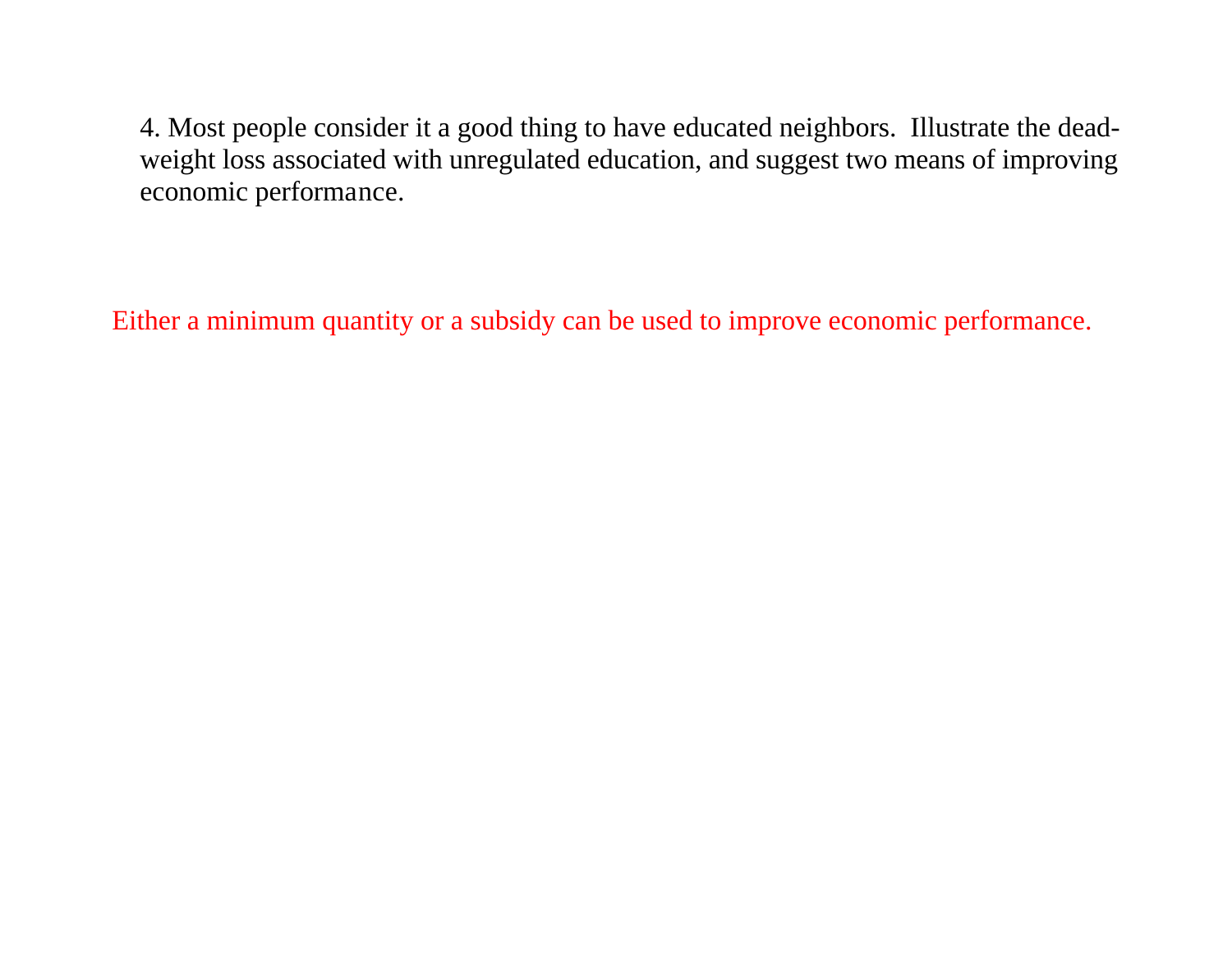

Unregulated Quantity  $\uparrow$   $\uparrow$  Efficient Quantity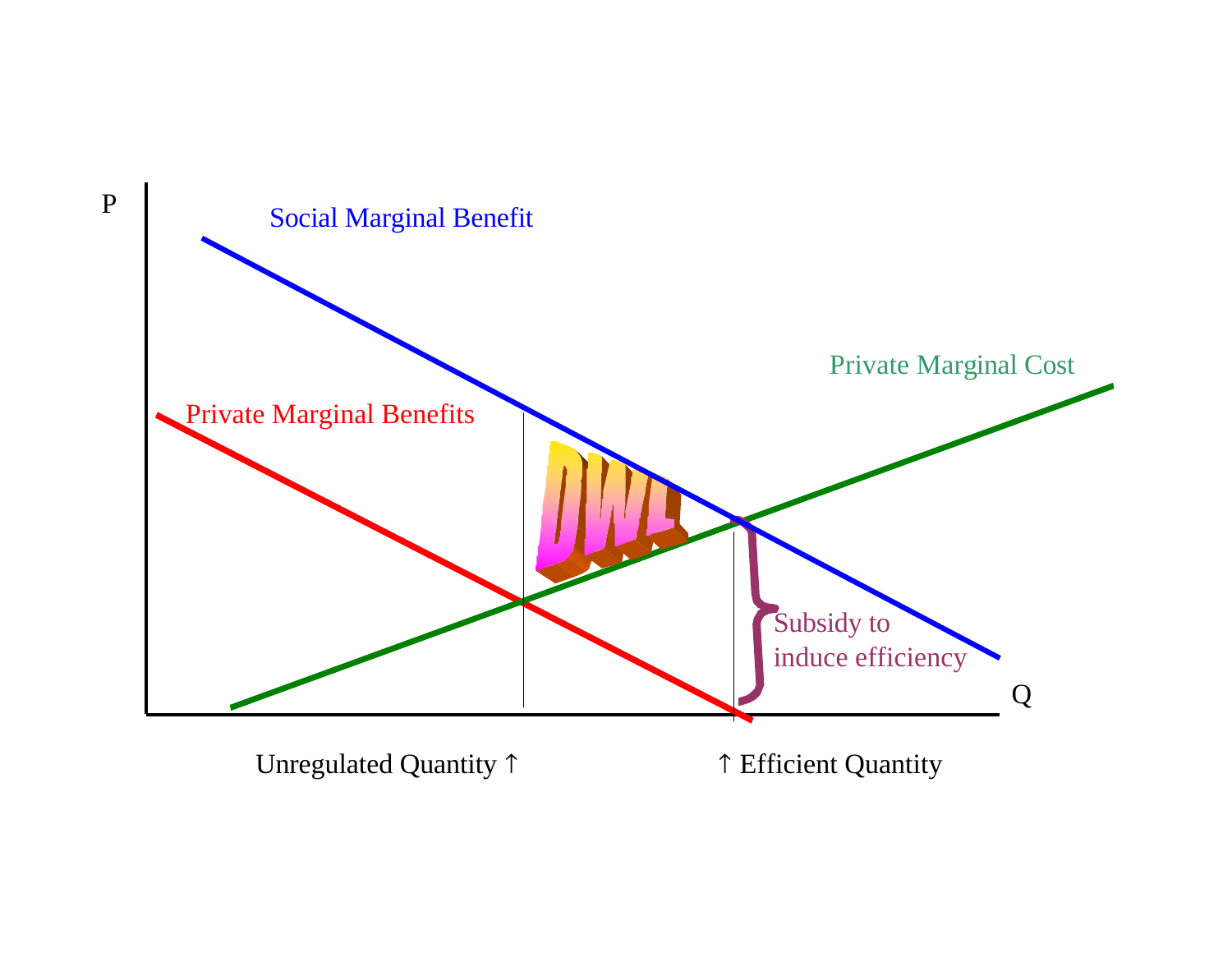5. (10 points) Roaches in apartment buildings easily move from apartment to apartment. Thus, if your neighbor leaves a lot of food around, and never sprays, you are more likely to get roaches in your apartment. Identify the problem faced by the society of apartment dwellers, and suggest two fixes for this problem. No diagrams are necessary.

Problem: Negative externality. Your neighbor does not face the full consequences of his sloppy actions. One fix: neighborhood or building association taxes the residents and then sprays all apartments at once. Second fix: Neighborhood association collects taxes and offer subsidized spraying. Third fix: People discuss and agree to all spray. (Last fix creates an enforcement problem.)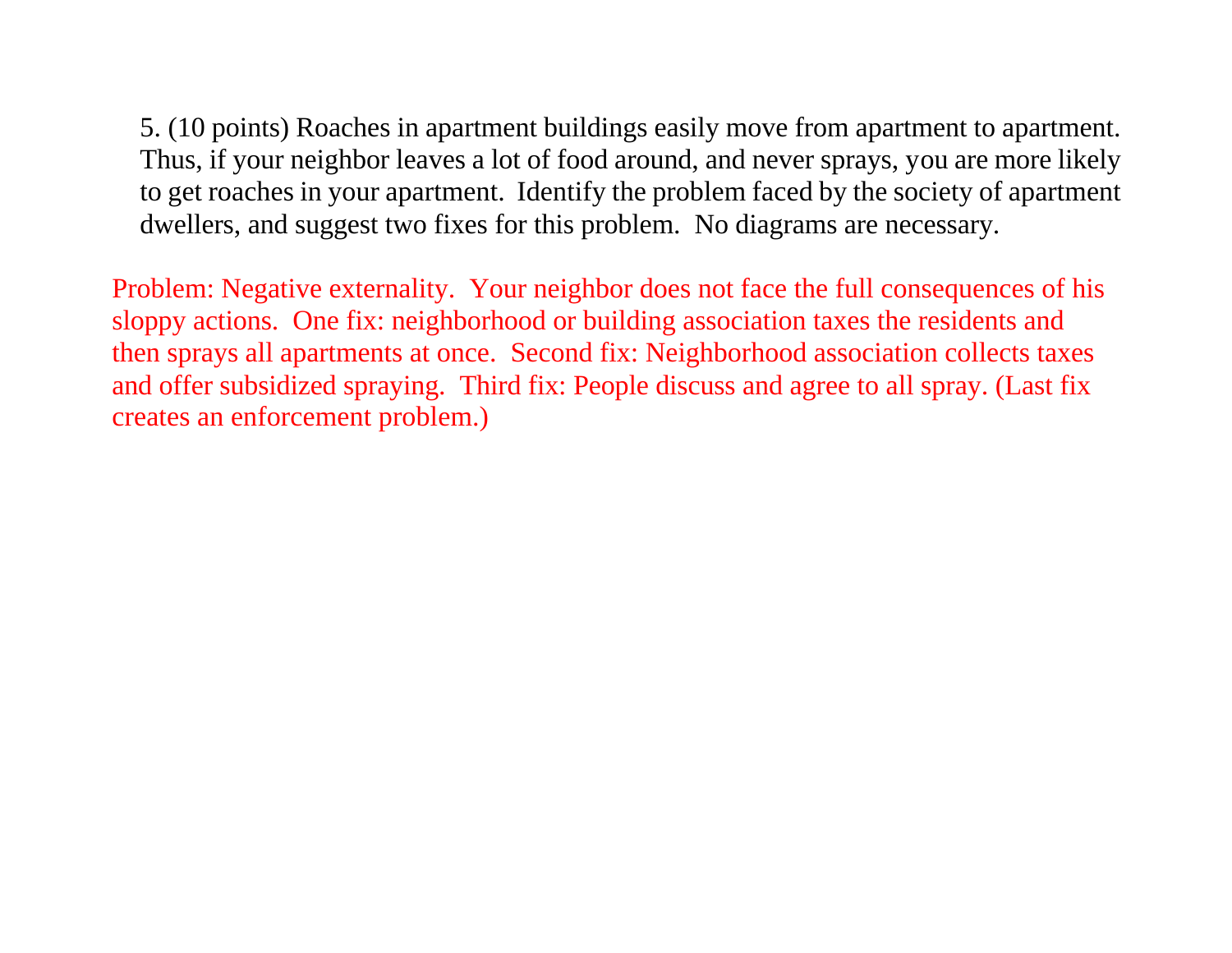6. (10 points) How do coupons permit manufacturers to price discriminate?

People with low incomes often value their time less than people with high incomes, and thus are more willing to spend time cutting out and collecting coupons, permitting a selective discount to those with a low value of time.

OPEC members tend to produce more than their cartel allocation. What economic force induces them to do so?

The *free-rider* problem faces every cartel – the cartel would like to set price above marginal cost, to maximize profits, but this provides an incentive to undercut the cartel agreement.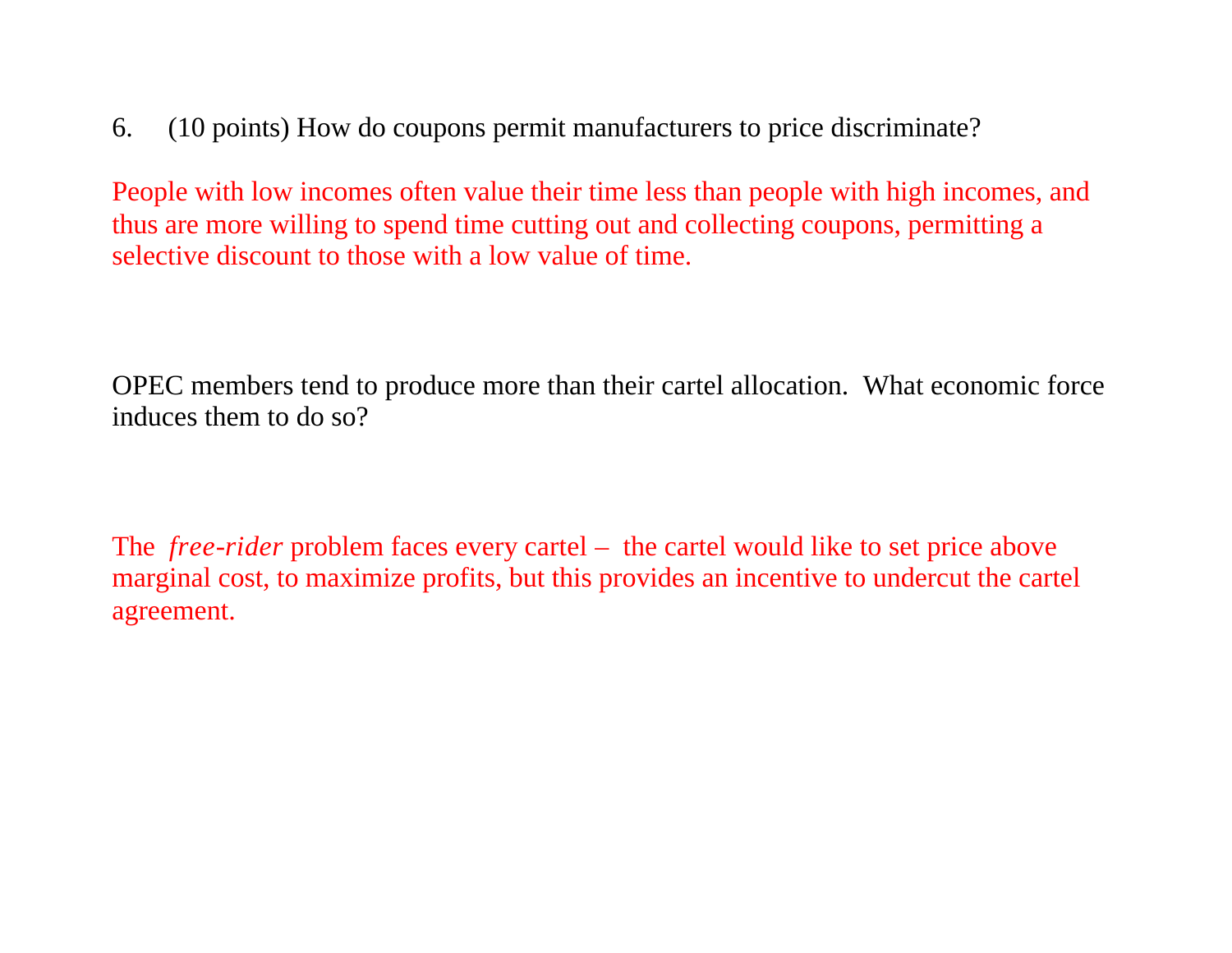7. Consider a monopoly seller of computer software. This seller sells only over the internet, and pays a fixed charge for the creation of a web page, but has no variable costs. Explain why the seller will set a price so that the elasticity of demand equals one. Illustrate with a diagram, including the dead weight loss (excess burden).

The seller would like to maximize revenue, which occurs when the elasticity of demand is one.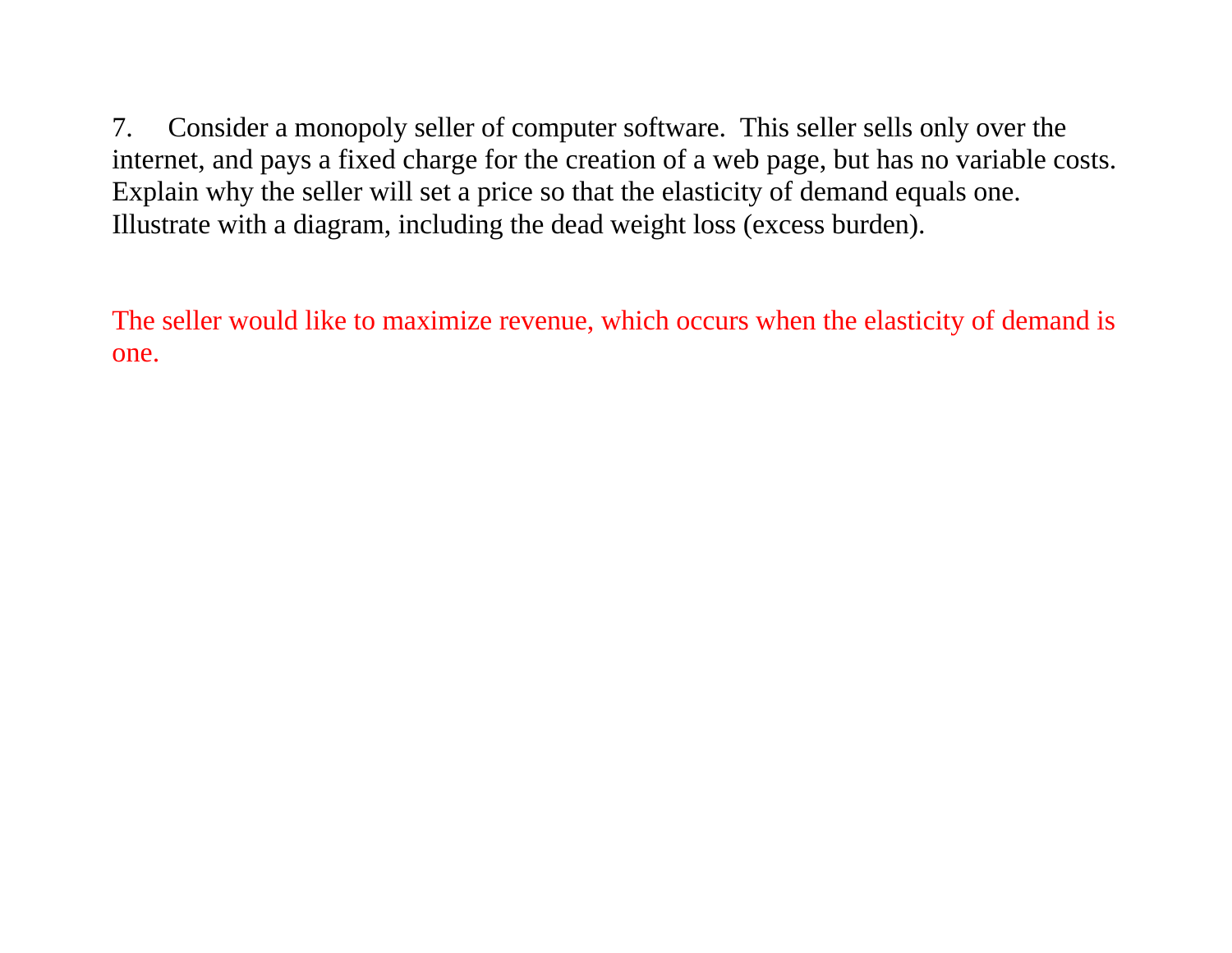8. (5 points) In experiment 7, 1/3 of non-students valued the good at  $\star$ 21, while the other nonstudents valued the good at  $\star 16$ . 1/3 of the students valued the good at  $\star 16$ , with the other 2/3 of the students valued the good at  $\star$  11. Half were students. Seller costs were  $\star$  5. What prices (for students and non-students) maximize the seller's profit? You may assume that a buyer will buy if the buyer gets a profit of one.

A price of 15 (or 16) for nonstudents and a price of 10 for the students. At a price of 10, students buy 1 each, for a profit of 15 for each 3 students; at a price of 15, only one of three students buys, for a profit of 10. Similarly, with non-students, at a price of 20, only one buys, for a profit of 15 for each group of three nonstudents, while with a price of 15, all three buy, for a profit of 30.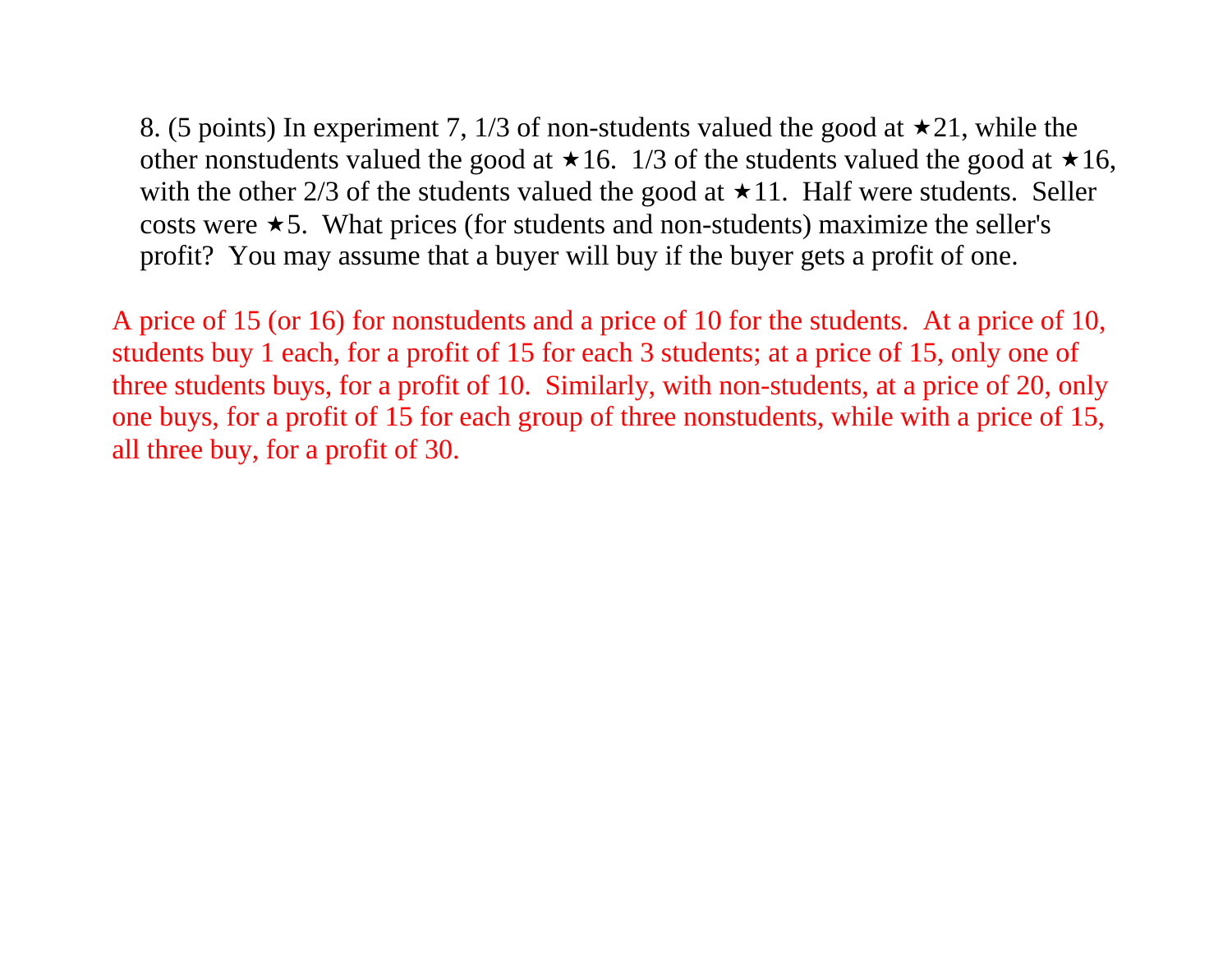9. (10 points) Suppose non-students value a good supplied by a monopoly at  $\star$  10, 1/3 of students value the good at  $\star 10$  and the other 2/3 value the good at  $\star 6$ , and costs are  $\star$ 0. Half the population are students. Is society better off if price discrimination is forbidden?

Absent price discrimination, the monopolist would price at 10, because this brings profits of  $\star$ 40 for every 6 people. (Three sales to nonstudents and one sale to students.) Profits of  $\star$ 40 exceed the profits at a price of  $\star$ 6, which get 6 sales for six individuals. If price discrimination is permitted, the optimal prices are  $\star 10$  for non-students and  $\star 6$  for students (because this brings  $\star 18$ , versus  $\star 10$  at a price of  $\star 10$ ). Thus, permitting price discrimination increases the total sales, reducing the dead-weight loss of monopoly.